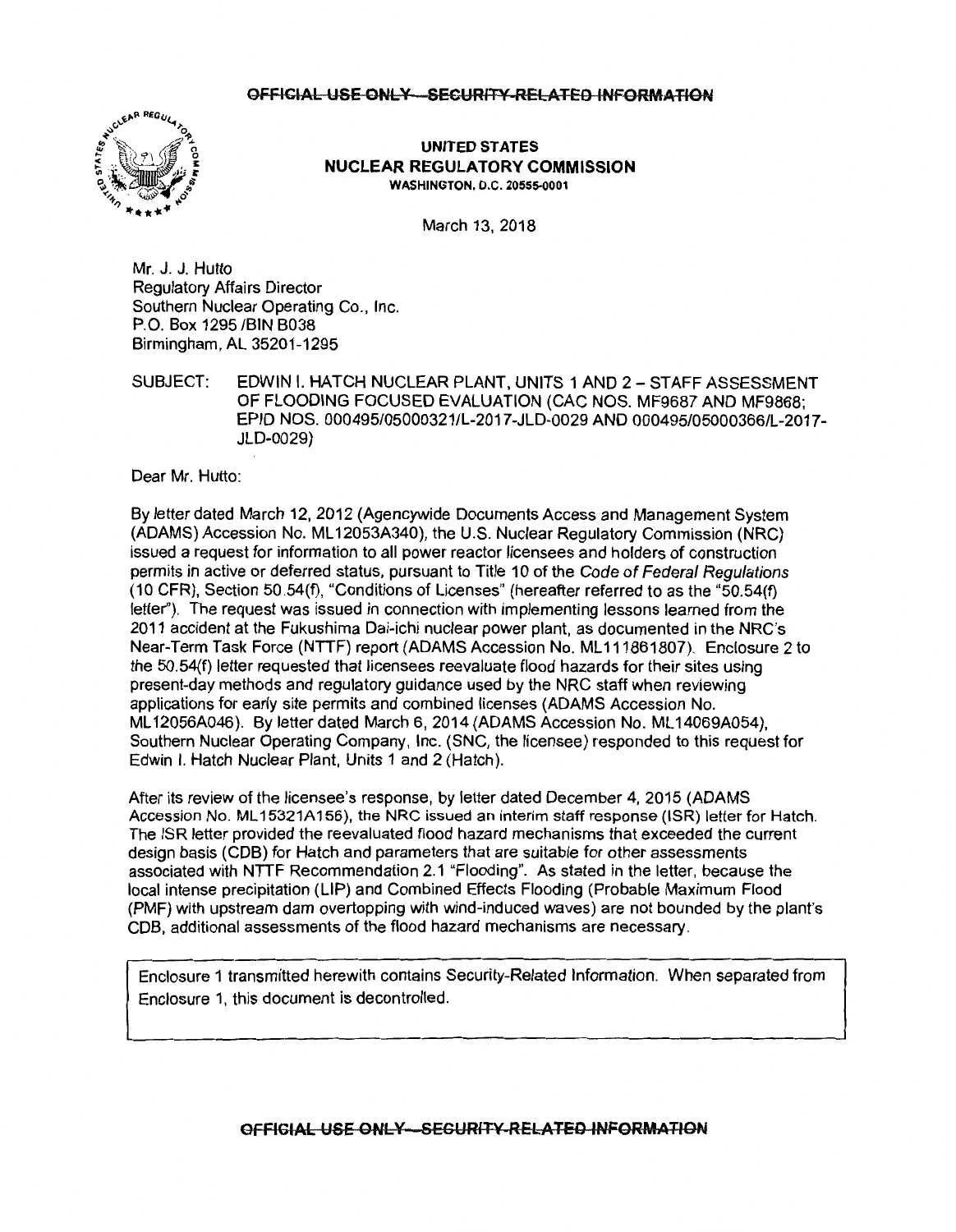#### J. Hutto

 $-2-$ 

By letter dated June 22, 2017 (ADAMS Accession No. ML 17173A777), the licensee submitted the focused evaluation (FE) for Hatch. The FEs are intended to confirm that licensees have adequately demonstrated, for unbounded mechanisms identified in the ISR letter, that: 1) a flood mechanism is bounded based on further reevaluation of flood mechanism parameters; 2) effective flood protection is provided for the unbounded mechanism; or 3) a feasible response is provided if the unbounded mechanism is local intense precipitation. The purpose of this letter is to provide the NRC's assessment of the Hatch FE.

As set forth in the attached staff assessment, the NRC staff has concluded that the Hatch FE was performed consistent with the guidance described in Nuclear Energy Institute (NEI) 16-05, Revision 1, "External Flooding Assessment Guidelines" (ADAMS Accession No. ML 16165A178). Guidance document NEI 16-05, Revision 1, has been endorsed by Japan Lessons-Learned Division (JLD) interim staff guidance (ISG) JLD-ISG-2016-01, "Guidance for Activities Related to Near-Term Task Force Recommendation 2.1, Flood Hazard Reevaluation" (ADAMS Accession No. ML 16162A301 ). The NRC staff has further concluded that the licensee has demonstrated that effective flood protection, if appropriately implemented, exists for the LIP and Combined Effects Flooding mechanisms during a beyond-design-basis external flooding event at Hatch. This closes out the licensee's response for Hatch for the reevaluated flooding hazard portion of the 50.54(f) letter and the NRC's efforts associated with CAC Nos. MF9687 and MF9868.

If you have any questions, please contact me at 301-415-1617 or at Frankie.Vega@nrc.gov.

Sincerely,

Frankie Vega, Project Manager<br>Beyond-Design-Basis Management Branch Division of Licensing Projects Office of Nuclear Reactor Regulation

Enclosures:

- 1 . Staff Assessment Related to the Flooding Focused Evaluation for Hatch (non-public)
- 2. Staff Assessment Related to the Flooding Focused Evaluation for Hatch (public)

Docket Nos: 50-321 and 50-366

cc w/encl: Distribution via Listserv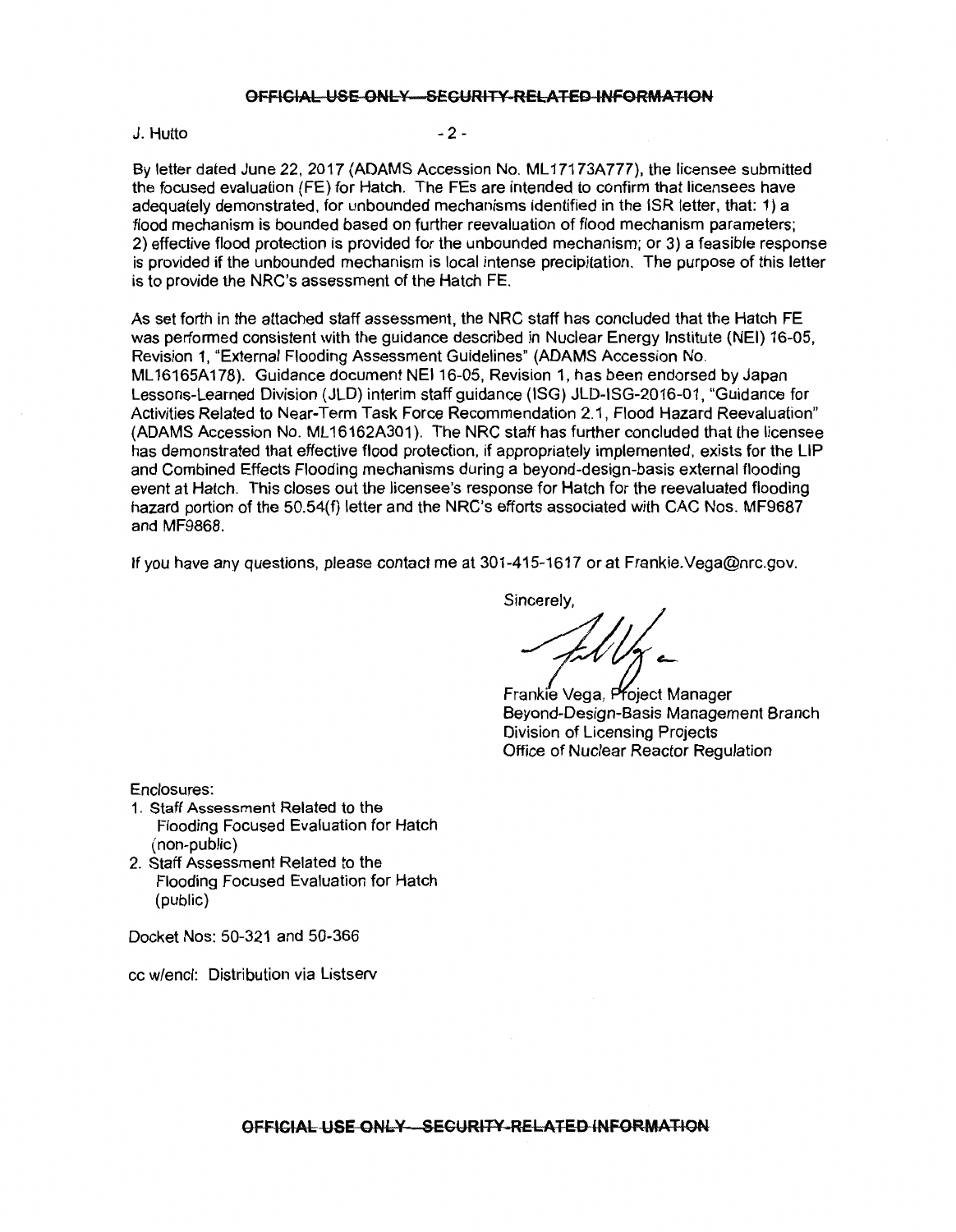### STAFF ASSESSMENT BY THE OFFICE OF NUCLEAR REACTOR REGULATION

### RELATED TO THE FOCUSED EVALUATION FOR

#### EDWIN I. HATCH NUCLEAR PLANT, UNITS 1 AND 2

#### AS A RESULT OF THE REEVALUATED FLOODING HAZARD NEAR-TERM TASK FORCE

#### RECOMMENDATION 2.1 - FLOODING

### (CAC NOS. MF9687 AND MF9868)

### 1.0 INTRODUCTION

By letter dated March 12, 2012 (Agencywide Documents Access and Management System (ADAMS) Accession No. ML 12053A340), the U.S. Nuclear Regulatory Commission (NRC) issued a request for information to all power reactor licensees and holders of construction permits in active or deferred status, pursuant to Title 10 of the Code of Federal Regulations (10 CFR), Section 50.54(f) (hereafter referred to as the "50.54(f) letter''). The request was issued in connection with implementing lessons learned from the 2011 accident at the Fukushima Dai-ichi nuclear power plant, as documented in the NRC's Near-Term Task Force (NTTF) report (ADAMS Accession No. ML111861807).

Enclosure 2 of the 50.54(f) letter requested that licensees reevaluate flood hazards for their respective sites using present-day methods and regulatory guidance used by the NRC staff when reviewing applications for early site permits and combined licenses (ADAMS Accession No. ML 12056A046). lf the reevaluated hazard for any flood-causing mechanism is not bounded by the plant's current design basis (COB) flood hazard, an additional assessment of plant response would be necessary. Specifically, the 50.54(f) letter stated that an integrated assessment should be submitted, and described the information that the integrated assessment should contain. By letter dated November 30, 2012 (ADAMS Accession No. ML12311A214), the NRC staff issued Japan Lessons-Learned Division (JLD) interim staff guidance (ISG) JLD-ISG-2012-05, "Guidance for Performing the Integrated Assessment for External Flooding."

On June 30, 2015 (ADAMS Accession No.ML 15153A104), the NRC staff issued COMSECY-15- 0019, describing the closure plan for the reevaluation of flooding hazards for operating nuclear power plants. The Commission approved the closure plan on July 28, 2015 (ADAMS Accession No. ML 15209A682). COMSECY-15-0019 outlines a revised process for addressing cases in which the reevaluated flood hazard is not bounded by the plant's COB. The revised process describes a graded approach in which licensees with hazards exceeding their COB flood will not be required to complete an integrated assessment, but instead will perform a focused evaluation (FE). As part of the FE, licensees will assess the impact of the hazard(s) on their site and then evaluate and implement any necessary programmatic, procedural, or plant modifications to address the hazard exceedance.

Nuclear Energy Institute (NEI) 16-05, Revision 1, "External Flooding Assessment Guidelines" (ADAMS Accession No. ML 16165A178), has been endorsed by the NRC as an appropriate methodology for licensees to perform the focused evaluation in response to the 50.54(f) letter.

Enclosure 2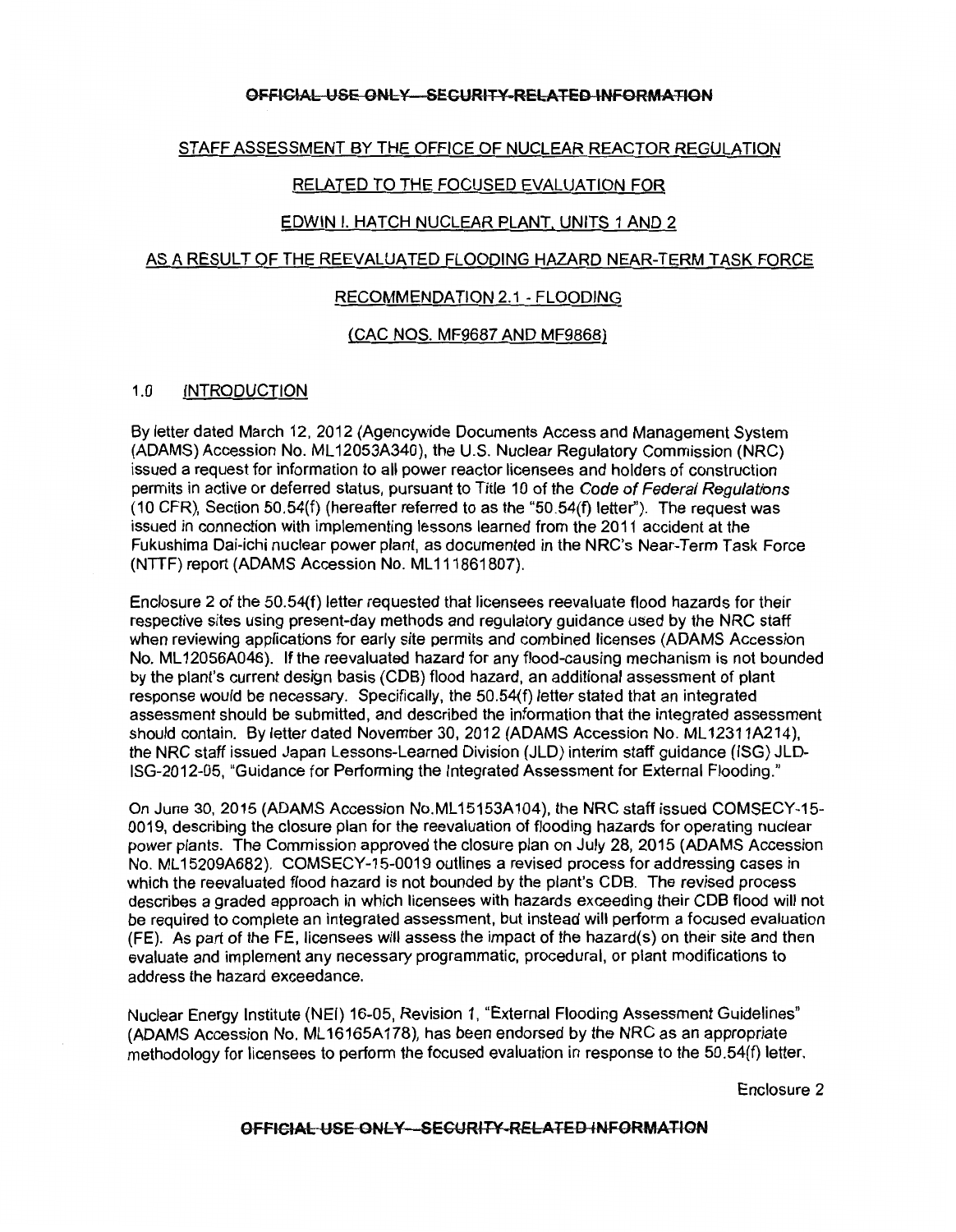#### $-2 -$

The NRC's endorsement of NEI 16-05, including exceptions, clarifications, and additions, is described in NRC JLD-ISG-2016-01, "Guidance for Activities Related to Near-Term Task Force Recommendation 2.1, Flood Hazard Reevaluation" (ADAMS Accession No. ML 16162A301 ). Therefore, NEI 16-05, Revision 1, as endorsed, describes acceptable methods for demonstrating that Edwin I. Hatch, Units 1 and 2 (Hatch) has effective flood protection.

### 2.0 BACKGROUND

This document provides the final NRC staff assessment associated with the information that the licensee provided in response to the reevaluated flooding hazard portion of the 50.54(f) letter. Therefore, this background section includes a summary description of the reevaluated flood information provided by the licensee and the associated assessments performed by the NRC staff. The reevaluated flood information includes: 1) the flood hazard reevaluation report (FHRR); 2) the mitigation strategies assessment (MSA); and 3) the focused evaluation.

### Flood Hazard Reevaluation Report

By letter dated March 6, 2014 (ADAMS Accession No. ML 14069A054), as supplemented by letters dated August 6, 2014, June 3, 2015, and March 7, 2016 (ADAMS Accession Nos. ML 14219A570 (non-public), ML 15154B601 (non-public), and ML 16069A088 (non-public), respectively), Southern Nuclear Operating Company, Inc. (SNC, the licensee) submitted its FHRR for Hatch. After its review of the licensee's response, by letter dated December 4, 2015 (ADAMS Accession No. ML 15321A156), the NRC issued an interim staff response (ISR) letter for Hatch. The ISR letter provided the reevaluated flood hazard mechanisms that exceeded the current design basis (COB) for Hatch and parameters that are suitable for the mitigating strategies assessment (MSA) and the FE. As stated in the letter, because the local intense precipitation (LIP), flooding in rivers and streams, and failures of dams and onsite water control structures flooding mechanisms are not bounded by the plant's COB, additional assessments of the flood hazard mechanisms are necessary. The NRC staff issued a final staff assessment of the FHRR in a letter dated October 11, 2016 (ADAMS Accession No. ML 16237A095). The NRC staff's conclusions regarding LIP, flooding in rivers and streams, failures of dams and onsite water control structures exceeding the Hatch COB remained unchanged from the information provided in the ISR letter.

#### Mitigation Strategies Assessment

By letter dated December 16, 2016 (ADAMS Accession No. ML 16351A087), SNC submitted the Hatch MSA for review by the NRC staff. The MSAs are intended to confirm that licensees have adequately addressed the reevaluated flooding hazards within their mitigation strategies for beyond-design-basis external events. By letter dated April 13, 2017 (ADAMS Accession No. ML 17069A234), the NRC issued its assessment of the Hatch MSA. The NRC staff concluded that the Hatch MSA was performed consistent with the guidance described in Appendix G of NEI 12-06, Revision 2, "Diverse and Flexible Coping Strategies (FLEX) Implementation Guide" (ADAMS Accession No. ML 16005A625). The NRC's endorsement of NEI 12-06, Revision 2, is described in JLD-ISG-2012-01, Revision 1, "Compliance with Order EA-12-049, Order Modifying Licenses with Regard to Requirements for Mitigation Strategies for Beyond-Design-Basis External Events" (ADAMS Accession No. ML 15357 A 163). The NRC staff further concluded that the licensee has demonstrated that the mitigation strategies, if appropriately implemented, are reasonably protected from reevaluated flood hazards conditions for beyond-design-basis external events.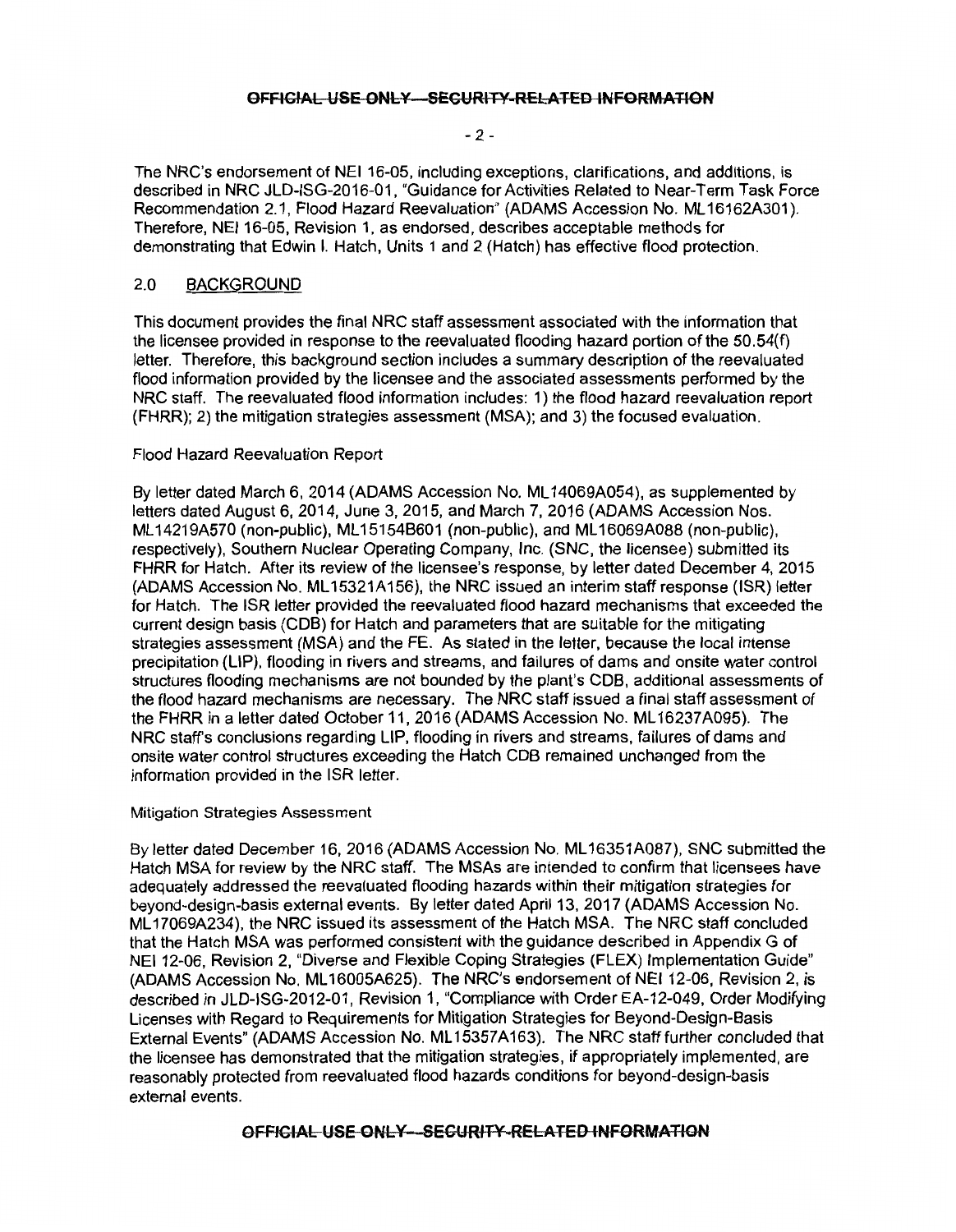$-3 -$ 

### Focused Evaluation

By letter dated June 22, 2017 (ADAMS Accession No. ML17173A777), the licensee submitted the FE for Hatch. The FEs are intended to confirm that licensees have adequately demonstrated, for unbounded mechanisms identified in the ISR letter, that: 1) a flood mechanism is bounded based on further reevaluation of flood mechanism parameters; 2) effective flood protection is provided for the unbounded mechanism; or 3) a feasible response is provided if the unbounded mechanism is local intense precipitation. These 3 options associated with performing an FE are referred to as Path 1, 2, or 3, as described in NEI 16-05, Revision 1. The purpose of this staff assessment is to provide the results of the NRC's evaluation of the Hatch FE.

# 3.0 TECHNICAL EVALUATION

The licensee stated that its FE followed Path 2 of NEI 16-05, Revision 1 and utilized Appendix B for guidance on evaluating the site strategy. The following flooding mechanisms from the FHRR were not bounded by the COB: LIP; flooding in rivers and streams (all season probable maximum flood (PMF) with a 1/2 PMF antecedent storm); seismic upstream dam failure; PMF with upstream overtopping dam failure; and combined effects flooding (CEF) (PMF with upstream dam failure with wind-induced waves). In its MSA, the licensee states that three of these mechanisms have maximum flooding elevations that are below the elevation of the intake structure and power block and are therefore not required to be further evaluated in the MSA. The NRC agreed with this assessment for flooding in rivers and streams (all season PMF with a 1/2 PMF antecedent storm), seismic upstream dam failure, and PMF with upstream overtopping dam failure and no further flooding evaluations are required for these flooding mechanism. Further evaluation of the LIP and CEF protection features was provided by Hatch in its FE. This technical evaluation will address the following topics: characterization of flood parameters; evaluation of flood impact assessments; evaluation of available physical margin; reliability of flood protection features; and overall site response.

# 3.1 Characterization of Flood Parameters

Associated effects (AEs) and flood event duration (FED) parameters were assessed by SNC and have already been reviewed by the NRC, as summarized by letter dated October 11, 2016 (ADAMS Accession No. ML 16237 A095), and letter dated April 13, 2017 (ADAMS Accession No. ML 17069A234 ). The licensee used the AE and FED parameters as input to the Hatch FE and concluded that the site's flood strategy is effective in protecting structures, systems, and components (SSCs) that support key safety functions (KSFs). The licensee supported its conclusion of adequate flood protection by demonstrating adequate available physical margin (APM) and reliable flood protection features for LIP and CEF. In its FE for Hatch, SNC indicated that the site does not require manual actions by plant personnel to protect key SSCs; therefore, an evaluation of the overall site response was not necessary.

The Hatch plant grade and floor elevations for the power block (Reactor, Turbine and Control buildings) are 130 feet (ft.) National Geodetic Vertical Datum of 1929 (NGVD29). Table 3.1 of this assessment provides the maximum exterior water surface elevations for the two reevaluated flood mechanisms in the FE. For the LIP condition, the licensee relies on permanent passive flood protection features such as doors, to demonstrate that adequate this assessment provides the maximum exterior water surface elevations for the two<br>reevaluated flood mechanisms in the FE. For the LIP condition, the licensee relies on<br>permanent passive flood protection features such as d wind induced waves the flood height is  $\blacksquare$  NGVD29, which has the potential to impact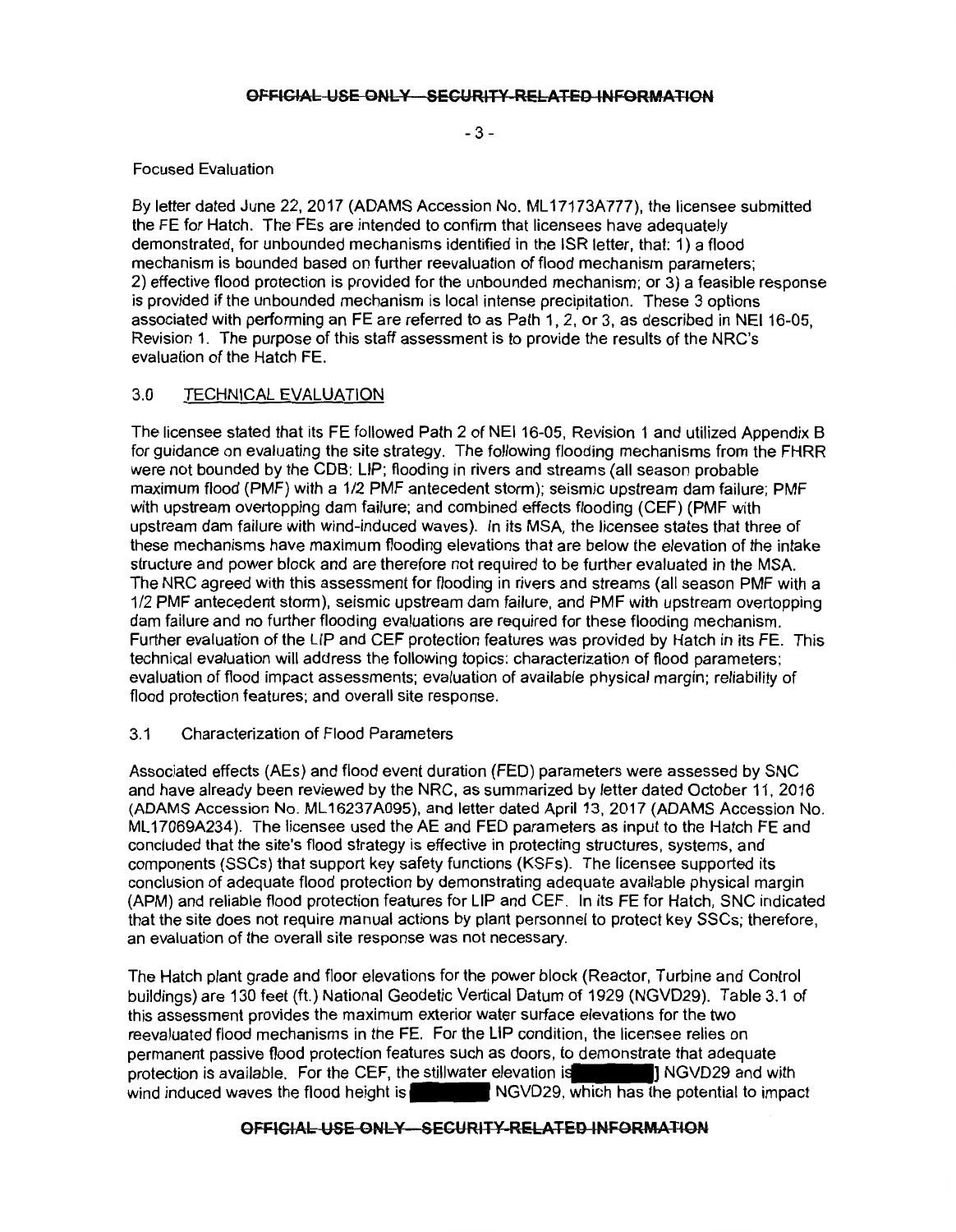-4-

the intake structure with plant elevation of 111 ft. NGVD29, but not the power block. The potential impacts from this flooding-causing mechanisms were further evaluated by SNC as part of the Hatch FE.

| Mechanism                                                                                     | <b>Stillwater</b><br><b>Elevation</b> | <b>Wind-Wave Run</b><br>up |
|-----------------------------------------------------------------------------------------------|---------------------------------------|----------------------------|
| <b>Local Intense Precipitation</b>                                                            |                                       |                            |
| <b>Control Building</b>                                                                       | 130.5 ft. NGVD29                      | N/A                        |
| <b>Intake Structure</b>                                                                       | 111.2 ft. NGVD29                      | N/A                        |
| Diesel Generator Building                                                                     | 130.2 ft. NGVD29                      | N/A                        |
| <b>Turbine and Reactor Building</b>                                                           | 130.4 ft. NGVD29                      | N/A                        |
| <b>Combined Effect Flood (PMF with</b><br>overtopping dam failure with wind-induced<br>waves) | NGVD291                               | NGVD2911                   |

Table 3.1 Summary of Reevaluated Flood Hazards Elevations Included in the Hatch FE.

3.2 Evaluation of Flood Impact Assessment for LIP

#### 3.2.1 Description of Impact of Unbounded Hazard

The Hatch FE identified the potential impacts on key SSCs as a result of water ingress due to LIP. The beyond-design-basis (BOB) LIP event leads to flood water surface elevations above the plant floor elevations at some locations. In order to assess the impacts of the unbounded flood levels, the licensee identified the maximum water surface elevations at the exterior door openings, maximum flood depths above the door threshold, and duration of when the flood levels are above the door threshold. With this information, the licensee assessed the impacts of water ingress and potential for accumulation into rooms housing key SSCs.

The licensee's evaluation indicated that the LIP mechanism will produce ingress of flood waters through several doors that co'uld impact key SSCs in the main power block. The licensee determined that water must enter the power block buildings through open pathways at 130.0 ft. NGVD29 since all the penetrations below 130 ft. NVGD29 were inspected and confirmed sealed during the Recommendation 2.3 Flooding Walk downs. Therefore, the licensee identified the door characteristics, such as gap dimensions, and floor areas to determine water accumulation at floor elevations of 130 ft. NGVD29. In addition, the licensee assumed that all water volume used to evaluate flood height at the 130 ft. floor area will enter the Turbine and Control Buildings and flood their basement floors (112 ft. NGVD29 elevation). After determining the water accumulation on floor areas, the licensee compared the flooding height with the minimum elevations of key SSCs housed in each area.

The licensee concluded that:

• Flood water ingress due to the LIP flood would not impact the plant's key safety functions because the estimated water accumulation would not reach the elevation of key SSCs at the Reactor, Turbine and Control buildings; and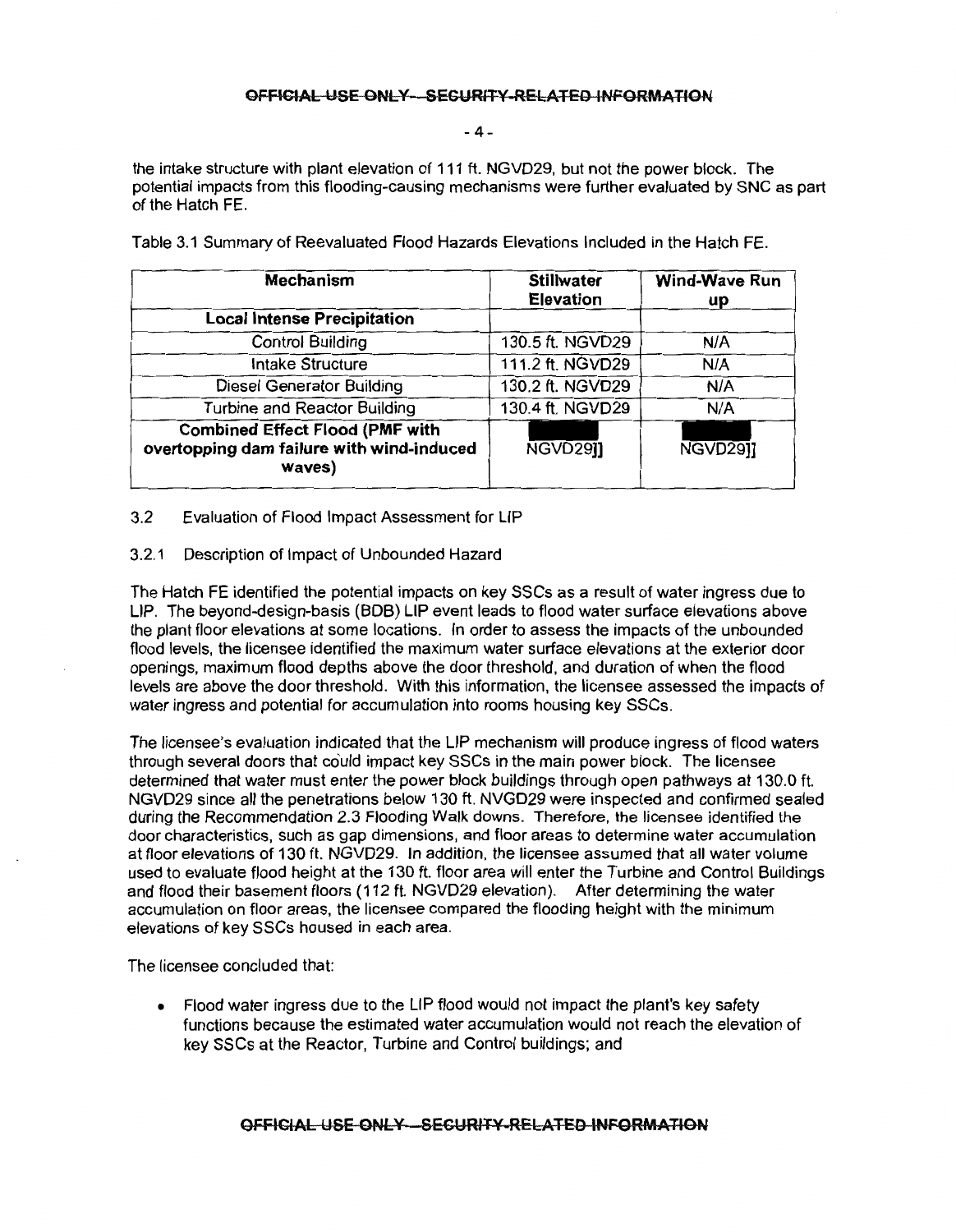#### $-5 -$

• Water was determined to not accumulate in the Intake Structure due to building configuration and site topography that will drain water back to the river.

The NRC staff reviewed the information provided by the licensee in order to ensure that adequate flood parameters were used for the calculation of water ingress and water accumulation. Specifically, the NRC staff verified that the assumed duration of flooding above threshold elevation was consistent with previous information reviewed by the staff for the Hatch FHRR and MSA.

3.2.2 Evaluation of Available Physical Margin and Reliability of Flood Protection Features

The licensee relies on passive features and existing doors to justify that there is available margin using a deterministic approach. Therefore, the licensee evaluated the key SSC elevations when compared to water ingress accumulation from exterior doors to obtain the APM.

#### Water Ingress through Exterior Doors

The licensee determined the lowest elevations ( equipment is raised off the floor) of key SSCs needed for safe shutdown. These elevations are shown below:

- Reactor Building, Units 1 and 2, 130 ft. NGVD29 elevation: 4 inches
- Turbine and Control Building, Unit 1, 130 ft. NGVD29 elevation: 3 inches;
- Turbine and Control Building, Unit 2, 130 ft. NGVD29 elevation: 4 inches; and
- Turbine and Control Building, Unit 1 and 2, 112 ft. NGVD29 elevation: 1 inch.

The licensee estimated the accumulation of flood water due to LIP water ingress as follows:

- Reactor Building- Licensee assumed that all Unit 2 Truck Bay flooding volume will enter the Reactor Building in Unit 2, creating an estimated flooding depth of 0.03 feet when distributed over the Reactor Building, Unit 2 area of 17,446 ft.<sup>2</sup>. The licensee determined that the .03 feet of flood height is well below the lowest key SSC which is located 0.33 ft. ( 4 inches) off the finished floor.
- Turbine and Control Buildings- Licensee estimated the flooding depths on the 130 ft. NGVD29 elevation to be 0.05 ft. (0.64 inches). The licensee determined that the flooding height is well below the lowest elevation of the key SSCs which are raised at 3.0 inches or higher off the floor. The flooding depths in the Turbine and Control Building on the 112 ft. NGVD29 elevation were estimated to be 0.04 ft. (0.47 inches). The licensee determined that the flooding height is below the lowest elevation of the key SSCs which are 1.0 inch off the floor.

As a result, the licensee concluded that adequate APM exits based on the high factor of safety associated with the computation of the flooding depths and the lowest elevations where the key SSCs would be impacted. Furthermore, the licensee stated that several conservative assumptions were made in the estimation of water ingress, such as not crediting storm drains in the computation of water heights at the exterior doors and not considering the reduction due to water leakage through doors during the time of inundation.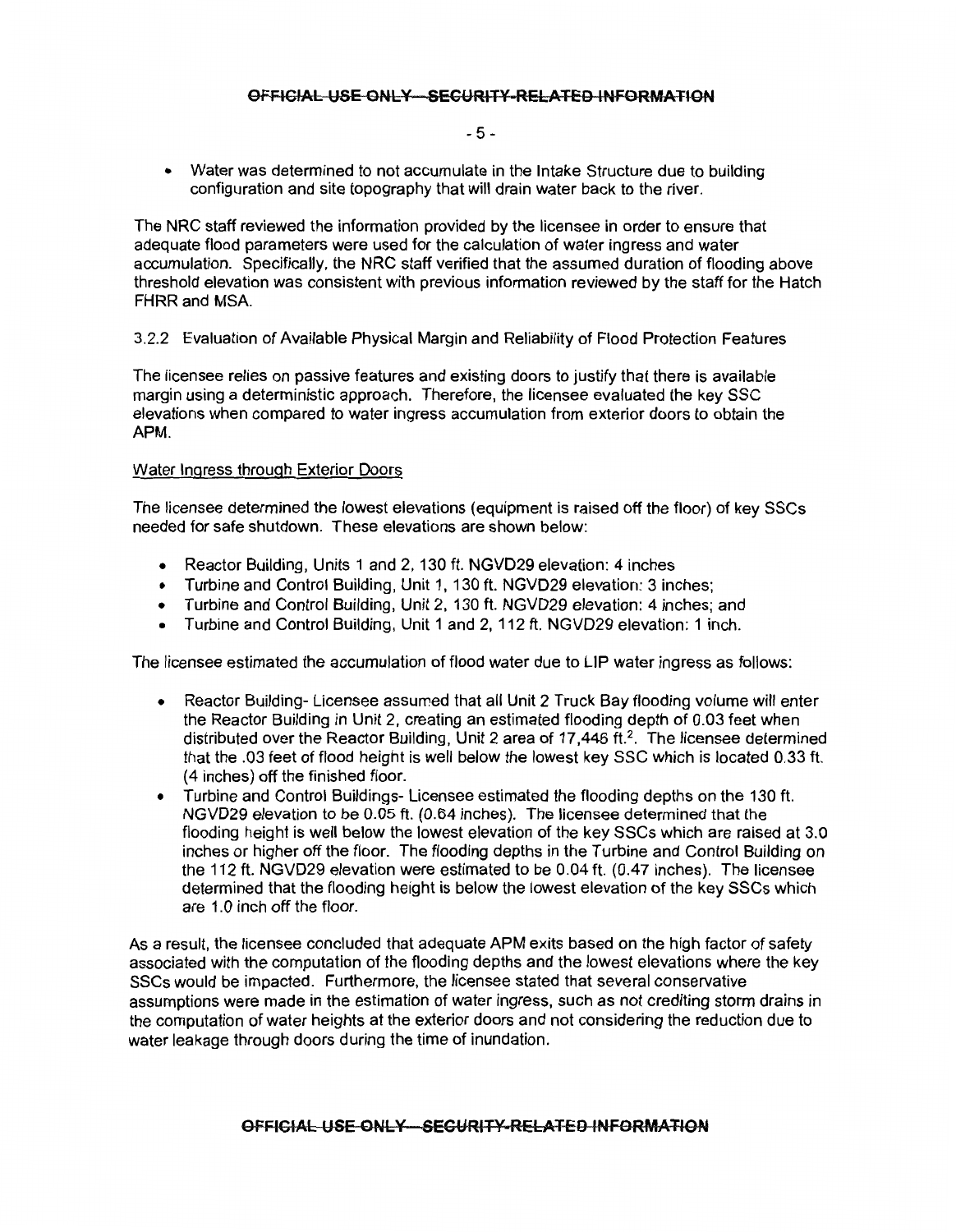#### - 6 -

The NRC staff concludes, based on the information provided by SNC, that adequate margin exists for the reevaluated LIP mechanism. The calculation assumed that the water head at the exterior doors was at its maximum height over the entire duration of the event, and treated the door gap as a sluice gate to obtain the estimated flow. Therefore, the NRC staff agrees that the licensee's estimation of water accumulation is conservative. Therefore, the NRC staff concludes that the licensee has demonstrated that adequate passive features exist to provide flood protection of key SSCs.

#### Evaluation of Reliability of Protection Features

Hatch relies on permanent passive flooding protection features such as exterior doors to provide protection for flooding from LIP. The licensee evaluated the ability of these passive engineering features to protect key SSCs by limiting floodwater inflow into plant floors during the LIP flood conditions through engineering evaluations. The reliability of the doors to withstand the pressure from floodwater was not specifically evaluated by Hatch. Because the exterior water depths at the doors is relatively small, in the order of inches, the NRC staff used engineering judgment to conclude that the design capacity of the doors should not be compromised and that the doors are a reliable passive protection feature.

The NRC staff performed an audit of SNC calculation SCNH-16-007, "MSA Hazard Evaluation", Version 1.0 dated December 14, 2016, in accordance with an NRC audit plan dated July 18, 2017 (ADAMS Accession No. ML 17192A452). Based on the audit of this calculation, the NRC staff concludes that there is reasonable assurance that areas containing key SSCs will not be adversely impacted by water ingress from the LIP reevaluated hazard, and that the flood protection features associated with key SSCs will ensure their continued function in the event of LIP.

In addition, the licensee indicated that credited flood protection features are passive features that are checked as part of normal operator rounds. Therefore, the NRC staff concludes, with the information provided by the licensee as the basis, that the above-mentioned passive features are evaluated by an appropriate maintenance and inspection regime to ensure they will continue to be available to perform their intended flood protection function.

Because increased focus has been placed on flood protection since the accident at Fukushima, licensees and NRC inspectors have identified deficiencies with equipment, procedures, and analyses relied on to either prevent or mitigate the effects of external flooding at a number of licensed facilities. Recent examples include those found in Information Notice 2015-01, "Degraded Ability to Mitigate Flooding Events" (ADAMS Accession No. ML 14279A268). In addition, the NRC is cooperatively performing research with the Electric Power Research Institute to develop flood protection systems guidance that focuses on flood protection feature descriptions, design criteria, inspections, and available testing methods in accordance with a memorandum of understanding dated September 28, 2016 (ADAMS Accession No. ML 16223A495). The NRC staff expects that licensees will continue to maintain flood protection features in accordance with their current licensing basis. The NRC staff further expects that continued research involving flood protection systems will be performed and shared with licensees in accordance with the guidance provided in Management Directive 8.7, "Reactor Operating Experience Program" (ADAMS Accession No. ML 122750292), as appropriate.

The NRC staff concludes that the Hatch flood protection features described above are reliable to maintain key safety functions as defined in Appendix B of NEI 16-05, Rev 1.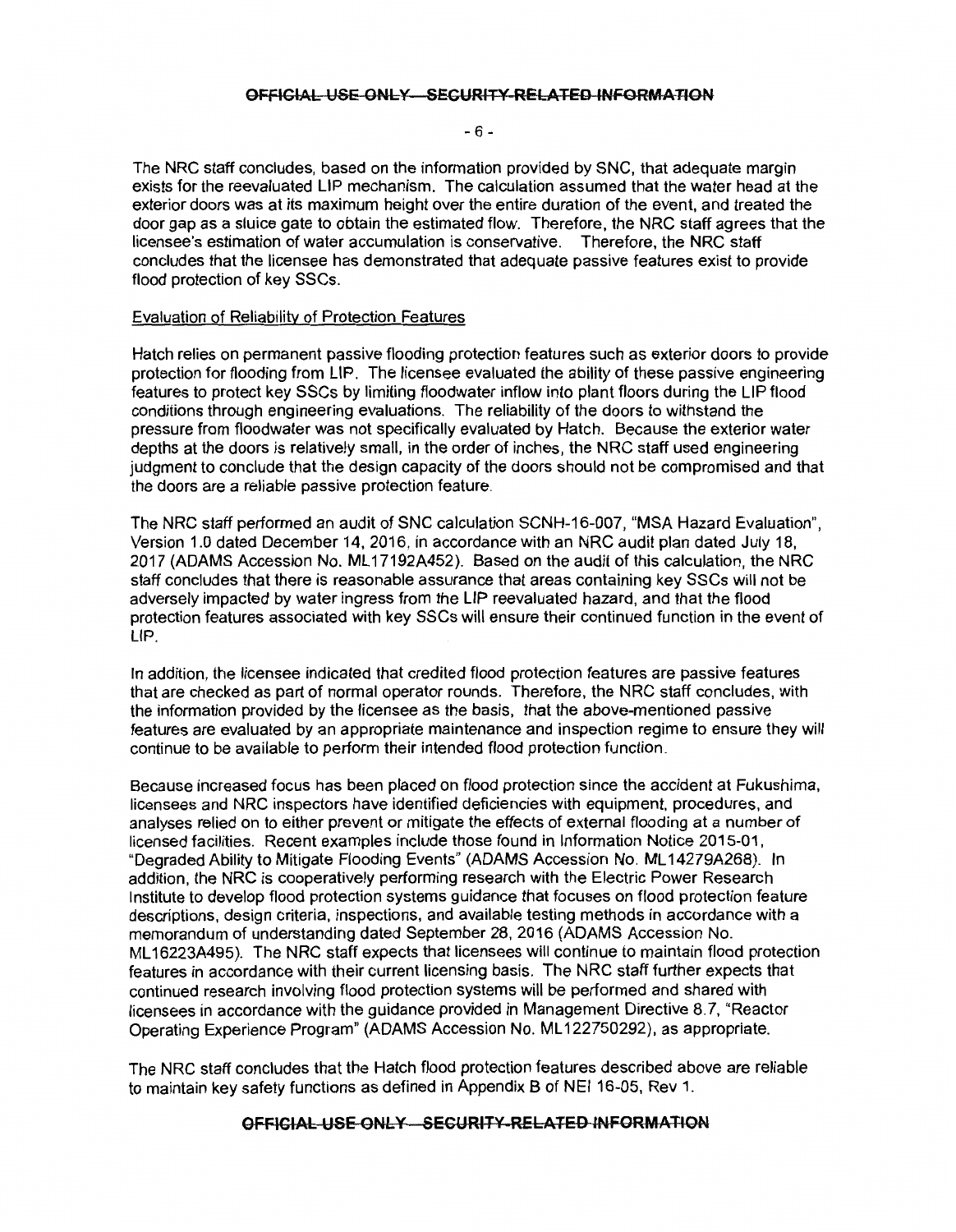- 7 -

#### 3.2.3 Overall Site Response

The licensee does not rely on any personnel actions or new modifications to the plant in order to respond to the BOB LIP event. As described above, the licensee's evaluation relied on passive existing flood protection features to demonstrate adequate flood protection; therefore, there is no need to review overall site response.

- 3.3 Evaluation of Flood Impact Assessment for combined effects flooding (PMF with upstream dam failure with wind-induced waves)
- 3.3.1 Description of Impact of Unbounded Hazard

As described in the FE, the stillwater elevation from the CEF mechanism i NGVD29 and the maximum flood elevation including wind-induced waves is NGVD29. The licensee indicates that the primary feature protecting the site from the reevaluated flood hazard along the Altamaha River is site topography and grading. Since the main power block buildings (i.e., Reactor, Turbine, and Control Buildings) are located at elevation 130 ft. NGVD29, no impacts were identified on key SSCs located in such buildings. Therefore, for the main power block, the licensee calculated an APM of for stillwater and

# NGVD29)]] for wind-wave run-up.

For the Intake Structure, the wind-induced waves exceed the Intake Structure elevation of 111 feet NGVD29. The intake structure houses the Plant Service Water and Residual Heat Removal pumps, both key SSCs required for shutdown. However, the licensee indicates that the reevaluated CEF mechanism does not impact key SSCs at the Intake structure because: 1) the bathymetry of the site will allow the waves to break before impacting the intake structure; 2) the Intake Structures doors are placed in labyrinth offsets and are weather-stripped; and 3) in the case of water ingress the floor gratings will drain the water into a pit that houses two submersible water pumps that will drain the water out. Therefore, for the Intake Structure, the licensee calculated an APM of the state of the state of the stillwater and for stillwater and qualitatively considered a justification of adequate APM for the wind wind-wave run-up given the protection features described above. As a result, the licensee concluded that the CEF mechanism has no impacts to key SSCs.

3.3.2 Evaluation of Available Physical Margin and Reliability of Flood Protection Features

As described above, the licensee calculated an APM for the main power block of l for stillwater and  $\blacksquare$  for wind-wave run-up. The licensee calculated an APM of for stillwater and qualitatively considered a justification of adequate APM for the wind wind-wave run-up given the protection features on the Intake Structure. The licensee also stated that there would be no impact to the structural integrity of the Intake Structure from the reevaluated CFE mechanism.

The NRC staff reviewed the APM calculation and concludes, based on the information provided by SNC, that adequate margin exists for the reevaluated CEF mechanism. The natural topography around the site provides effective flood protection against the CEF, with adequate margin. Furthermore, the NRG staff reviewed the methodology used to evaluate the structural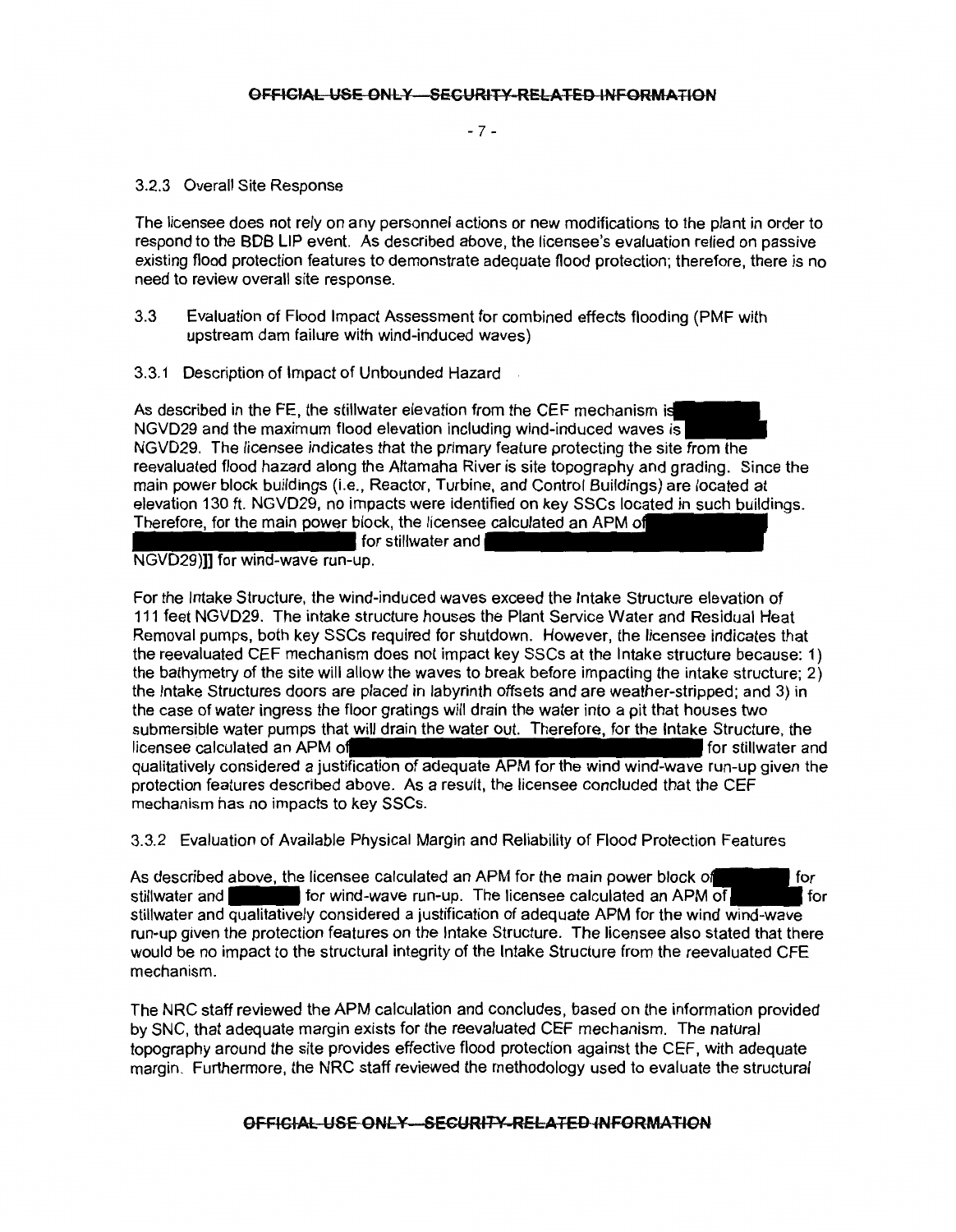- 8 -

integrity of the walls and foundations from the increased flood/wave heights elevation and found it to be acceptable.

### Evaluation of Reliability of Protection Features

Hatch relies on the natural topography around the site to provide protection from the reevaluated CEF conditions. For the main power block, the site topography provides adequate APM for buildings housing key SSCs. Since this feature is already credited as part of the Hatch design-basis flood protection, the NRC staff concludes that a reliability analysis of these features is not necessary in accordance with the guidance found in NEI 16-05, Revision 1.

For the Intake Structure, Hatch relies on passive features such as the configuration of doors and drainage capabilities around the Intake Structure. Furthermore, Hatch evaluated the structural integrity of the Intake Structure through engineering evaluations to verify that the loads from the reevaluated CFE will not affect the structural integrity of the walls. This calculation was provided as part of SNC calculation SCNH-16-007, "MSA Hazard Evaluation", Version 1.0 dated December 14, 2016. The licensee evaluated the loads imposed on the structural walls of the Intake Structure and concluded that it will not create any impacts. The licensee determined that the maximum hydrostatic pressure and force on the Intake Structure walls due to the CEF mechanism is **the contract of the contract of the contract of the contract of the contract of the contract of the contract of the contract of the contract of the contract of the contract of the contract of the contract of** maximum hydrodynamic pressure and force on the Intake Structure walls due to breaking wave is 4,312 lb/ft.<sup>2</sup> and 93,648 lb/ft., respectively. With this information, the licensee concluded that the maximum hydrodynamic and hydrostatic pressures are less than the concrete strength of 4,000 pounds per square inch (psi) (or 576,000 lb/ft.<sup>2</sup>) at the Intake Structure. Based on the audit of this calculation, the NRC staff concludes that there is reasonable assurance that the Intake Structure has adequate flood protection such that its functions will not be adversely impacted by the CFE reevaluated hazard.

As noted in Section 3.2.2 of this document, the NRC staff expects that licensees will continue to maintain flood protection features in accordance with their current licensing basis. The NRC staff concludes that the Hatch flood protection features described above are reliable to maintain key safety functions as defined in Appendix B of NEI 16-05, Rev 1.

#### 3.3.3 Overall Site Response

The licensee does not rely on any personnel actions or new modifications to the plant in order to respond to the BOB Probable Maximum Storm Surge event. As described above, the licensee's evaluation relied on passive existing features to demonstrate adequate flood protection. Therefore, there is no need to review overall site response.

#### 4.0 AUDIT REPORT

The July 18, 2017, generic audit plan describes the NRC staff's intention to issue an audit report that summarizes and documents the NRC's regulatory audit of the licensee's FE. The NRC staff's Hatch audit was limited to the review of the calculation number SCNH-16-007, "MSA Hazard Evaluation", Version 1.0 dated December 14, 2016, and drawings listed at the end of this section. Because this staff assessment appropriately summarizes the results of the audit, the NRC staff concludes a separate audit report is not necessary, and that this document serves as the audit report described in the staff's July 18, 2017, letter.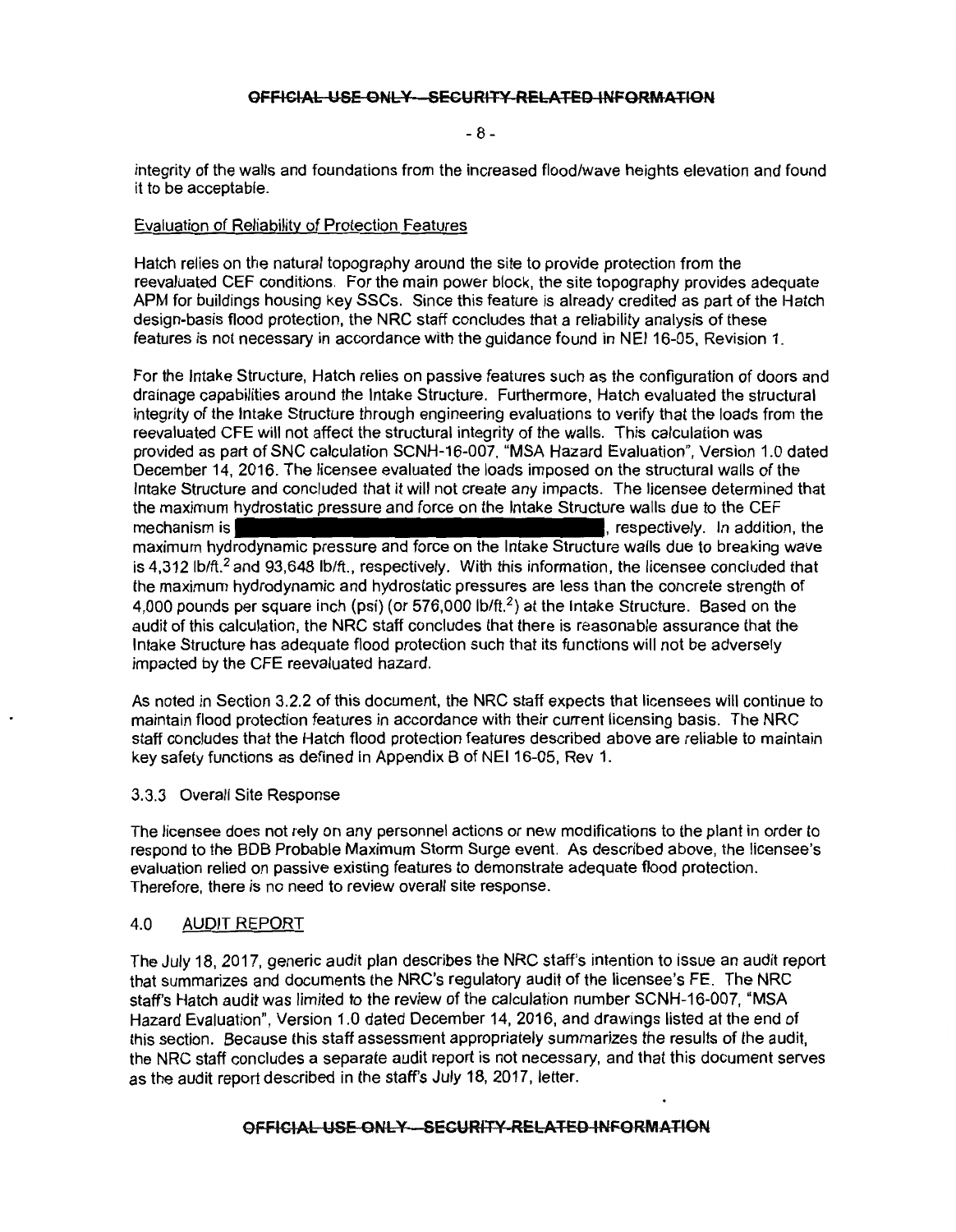#### - 9 -

- Drawing H-12192 Version 11.0, "Edwin I. Hatch Nuclear Plant Unit No. 1 Outdoor Concrete Intake Structure General Arrangement," February 12, 1971.
- Drawing E-10173 Version 23.0, "Edwin I. Hatch Nuclear Plant Unit No. 1 & 2 General Building Site Plan."
- Drawing H-21102 Version 20.0, ""Edwin I. Hatch Nuclear Plant Unit No. 2 Piping-Service Water at River Intake Structure," April 7, 1971.
- Drawing H12610 Version 5.0, ""Edwin I. Hatch Nuclear Plant Unit No. 1 Architectural River Intake Structure Pump Room-Plans, Elevations & Details," September 29, 2009.

#### 5.0 CONCLUSION

The NRC staff concludes that SNC performed the Hatch FE in accordance with the guidance described in NEI 16-05, Revision 1, as endorsed by JLD-ISG-2016-01, and that the licensee has demonstrated that effective flood protection exists against the reevaluated flood hazards. Furthermore, the NRC staff concludes that Hatch screens out of performing an integrated assessment based on the guidance found in JLD-ISG-2016-01 . As such, in accordance with Phase 2 of the process outlined in the 50.54(f) letter, additional regulatory actions associated with the reevaluated flood hazard, beyond those associated with mitigation strategies assessment, are not warranted. The licensee has satisfactorily completed providing responses to the 50.54(f) activities associated with the reevaluated flood hazards.